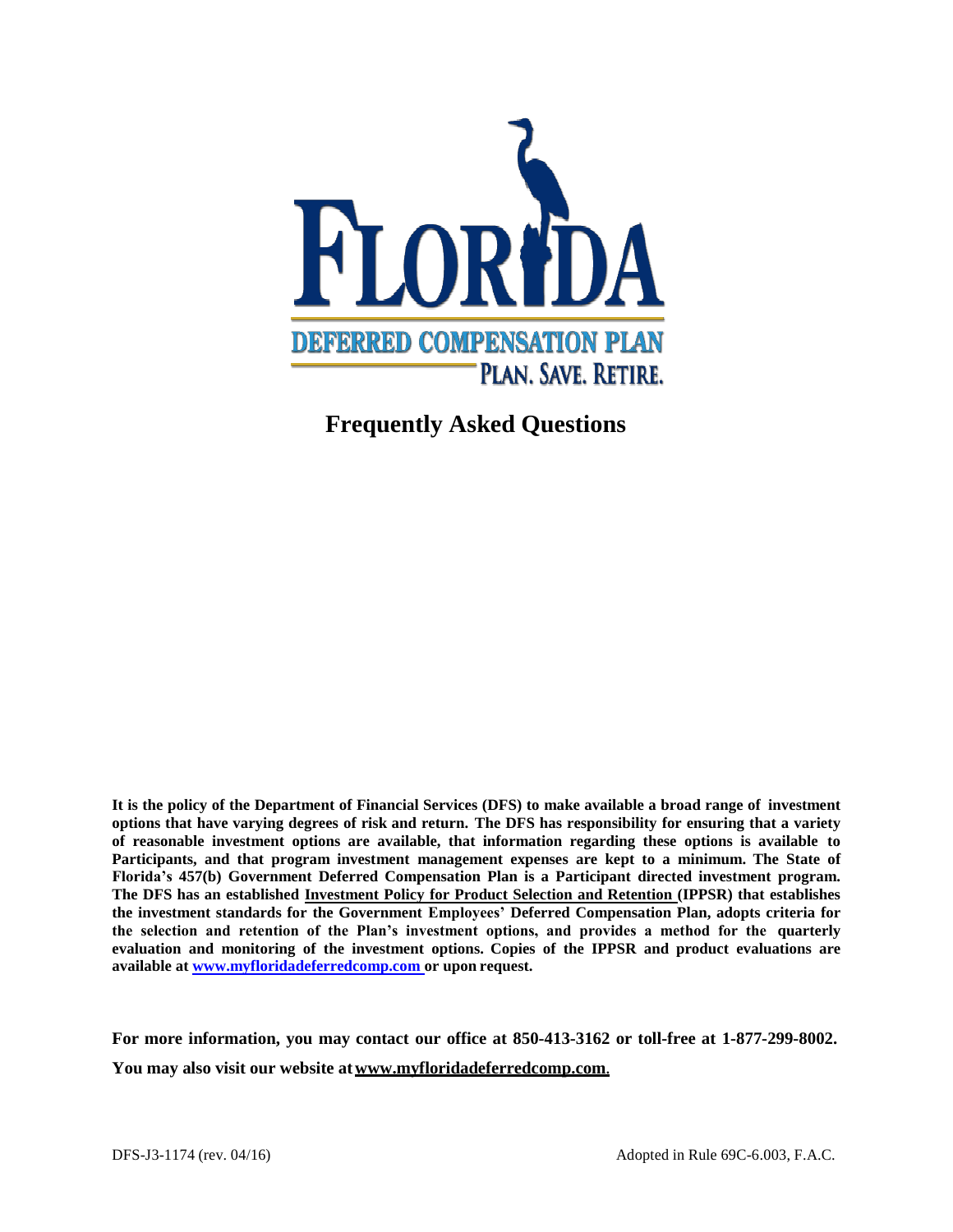## *How can I contact the Bureau of DeferredCompensation?*

- E-mail [DeferredCompensation@myfloridacfo.com](mailto:DeferredCompensation@myfloridacfo.com.com)
- Website [www.MyFloridaDeferredComp.com](http://www.myfloridadeferredcomp.com/)
- Tallahassee 850-413-3162
- Toll Free 1-877-299-8002

## *What is "Deferred Compensation"?*

The primary purpose of the Deferred Compensation Plan is to supplement your retirement income by voluntarily saving and investing a portion of your paycheck dollars. Deferred Compensation is a pre- tax investment plan, so federal taxes are not taken out of the money you contribute into the Plan. Participation allows you to "defer" or delay receiving a portion of your income until a later date, generally when you retire. The money you save with Deferred Compensation will be an addition to the benefits you are expecting to receive from the Florida Retirement System (FRS) and the Social Security Administration (SSA). The State has established this Plan under Internal Revenue Code (IRC) 457(b).

## *Who is eligible to enroll in thePlan?*

Persons who are appointed, elected, or under contract, and who provide a service (state employees including OPS) for the State of Florida for which compensation or statutory fees are paid by the Bureau of State Payrolls may participate in the Plan. The State of Florida 457(b) Deferred Compensation Plan is also available to state university employees, employees of the State Board of Administration, Division of Rehabilitation and Liquidation, Special Districts and Water Management Districts.

## *Can OPS and FTE employees participate in the Deferred Compensation Program?*

Yes. Other Personnel Services (OPS) and FTE personnel are eligible to participate in the Deferred Compensation Program. As long as you receive an earnings statement from the state or other participating employers, you can contribute. If you end employment, you can leave your assets in the plan or begin taking a distribution after 31 days of separation from employment. If you are an OPS employee and you transfer into a career or select exempt service position, you may continue contributing to the plan.

In addition, you may roll-in any funds accumulated from your BENCOR account while employed as an OPS employee into the Deferred Compensation Plan.

#### When will I be taxed on the income that I "defer", and on the earnings?

You will report the income and earnings on your Federal tax return only when you begin to receive distributions from the Plan. There will be a mandatory 20% Federal income tax deduction withheld from lump sum distributions, partial distributions, and any distribution with less than a 10-year payout. The distributions you receive will be reported as ordinary income in the year that you receive them. Your Investment Provider company(s) will provide you with a form stating the proper amount of income to include on your tax return.

#### *Is there any reason why I should not enroll in thePlan?*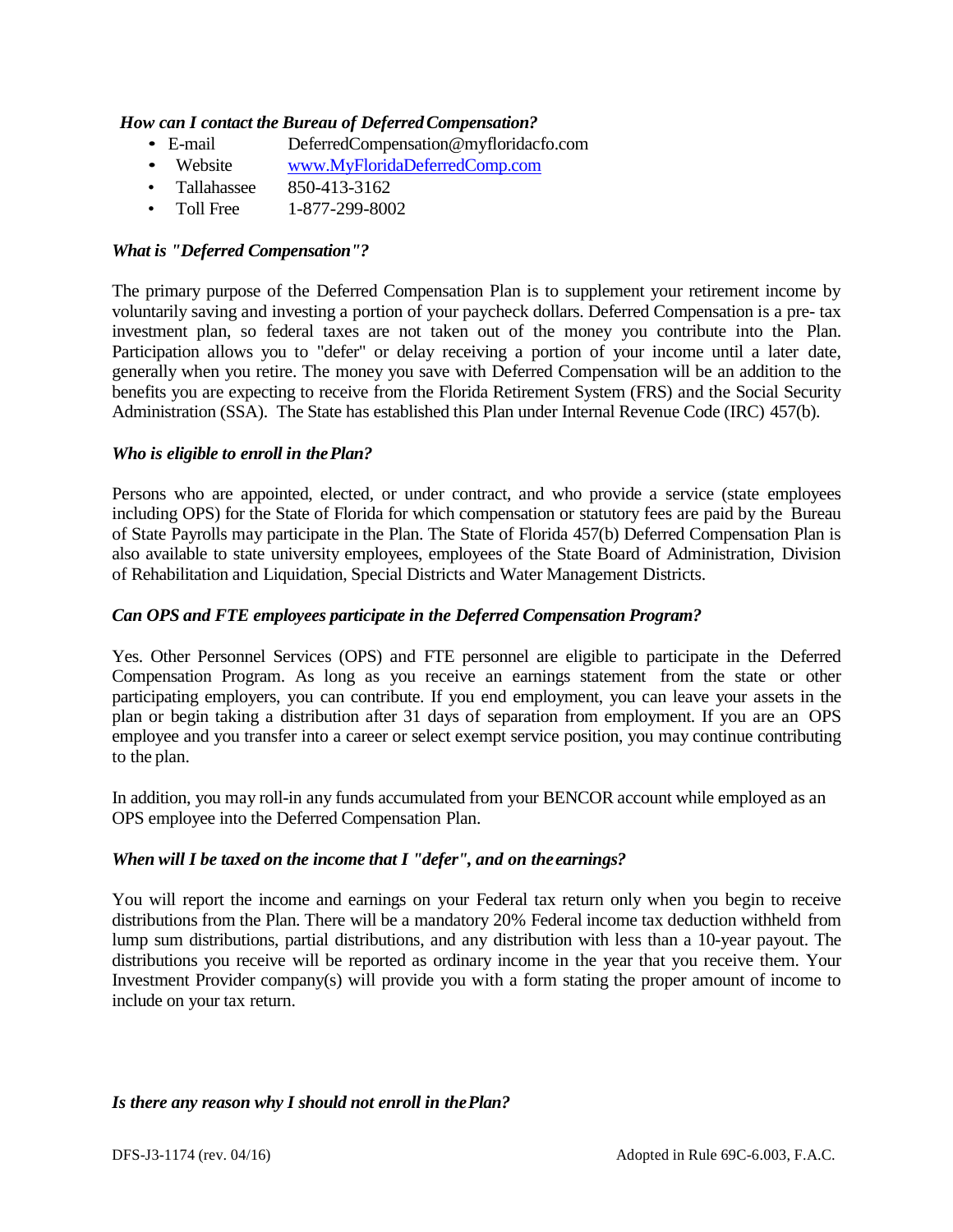You should not consider this to be a savings account that you have access to at any time. **If you do not have sufficient resources to meet short-term emergencies that may occur (car repairs, normal home repairs, etc.) you should not enroll in the Plan**. If you have significant debt, you may want to consider if it is prudent to participate in the program, especially if the debt has a considerably higher interest rate associated with it than what you expect to make in the plan.

## *Does the 3% contribution to FRS affect my contribution limits for my deferred compensation account?*

No. Your required contribution into FRS does not affect the contribution limits for your Deferred Compensation account. You are able to contribute the maximum contribution amounts into your Deferred Compensation account without your required contribution to FRS included in the total.

# *Does participation in this Plan affect the calculation of my benefits due from the Florida Retirement System (FRS) or the Social Security Administration (SSA)?*

No. Your eligibility for FRS and SSA benefits are not affected in any way. You continue to earn creditable service towards benefits from the FRS. You continue to pay into the Social Security System each time you are paid your salary.

# *Can I be in the State's 457(b)(b) Plan if I am currently participating in a Tax-Sheltered Annuity (403B) Plan or the Optional Retirement Plan (ORP), or an IRA (traditional, Roth, etc)?*

Yes, you may contribute to the 457(b) Deferred Compensation Plan at the same time you are contributing to other retirement plans.

# *Am I "locked into" the Plan for a certain period of time? Can I stop or start my contributions at any time? What are the deadlines for making changes to the amount of my payrolldeduction?*

You are not "locked into" the Plan for any period of time. You may stop, decrease, increase, or restart your contributions at any time. Of course, there are IRS and administrative deadlines associated with these changes. However, with minor exceptions, you cannot receive your benefits until you separate from State employment or incur an unforeseeable financial emergency.

#### *Are my assets protected against general creditors?*

Yes. Your assets are protected from general creditors if you file for bankruptcy. Contact your legal or tax advisor for specific information.

#### *How safe is my money? Is there any chance that I could lose money?*

As with any investment, there is always the possibility that you could lose your principal unless you are invested in a guarantee of principal and interest account (available with Nationwide, VALIC, Voya and Empower Retirement). As to the guarantee of principal and interest accounts, consult with your Investment Provider company for information regarding the safety of assets. The liquid savings account and certificates of deposit offered by Nationwide Bank are insured by the Federal Deposit Insurance Corporation (FDIC) up to \$250,000 per account. Amounts at Nationwide Bank, in the FDIC product, in excess of \$250,000 are collateralized at 150% with the Department of Financial Services. The FDIC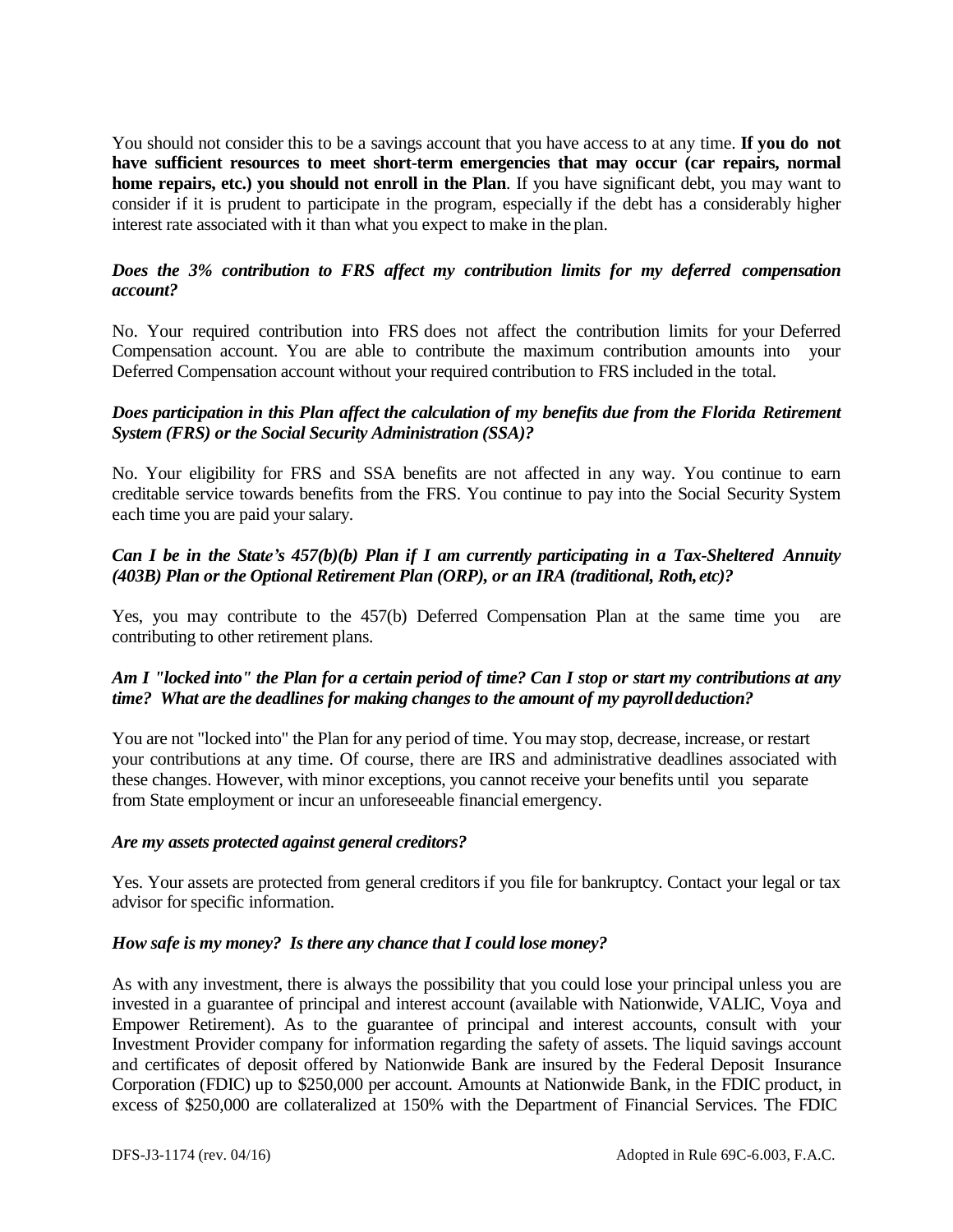does not insure the mutual funds offered by the Investment Providers. However, mutual funds are held in separate accounts at the offering investment company, and registered with the Securities and Exchange Commission (S.E.C.). These balances would not be made available to creditors of the companies in the event of bankruptcy. There is also the possibility that your chosen Investment Provider's financial condition could deteriorate. However, the Department of Financial Services analyzes the financial conditions of the Investment Provider companies on a quarterly basis to know the financial stability of the Investment Provider companies. All assets of the Plan are held in trust for the exclusive benefit of Participants and their beneficiaries. The State of Florida owns such assets and the Chief Financial Officer of Florida acts as Trustee, while the Participants and their beneficiaries hold the equitable interest. This trust fund is, by definition, not subject to the claims against and the creditors of the State of Florida.

#### *Is there a chance that I could receive less than I invested into the Plan?*

The amount and type of risk varies from one investment to another. Some products are guaranteed by the Investment Provider against loss of principal, but if the Investment Provider becomes insolvent it is possible to lose your principal. However, the Department of Financial Services conducts quarterly reviews of the financial condition of each Investment Provider company in the Deferred Compensation Program. It is important that you understand the risks involved in your investment choices. You may wish to consult a qualified investment advisor at your investment company or the State of Florida Deferred Compensation office to help you understand the risks involved in your investment options and your own tolerance for the various types of risk.

#### *Can I have more than one Investment Provider?*

Yes. You may choose as many providers as you like at one time. If you contribute to more than one Provider, you must specify either a dollar amount or a percentage of your paycheck for each company. If you choose to contribute a percentage, your total contribution cannot exceed 80% of your paycheck.

#### *Am I able to transfer my money to another company in the Plan?*

Yes. You may transfer between companies at any time without penalty or restrictions. You also have the option of stopping your contribution and leaving your balance with one company, while enrolling with, and contributing to another company.

#### *Who should I call if I do not know who my Investment Provider(s)is?*

You should contact the State of Florida Bureau of Deferred Compensation at 850-413-3162 or 1-877- 299-8002.

#### **ADVANTAGES**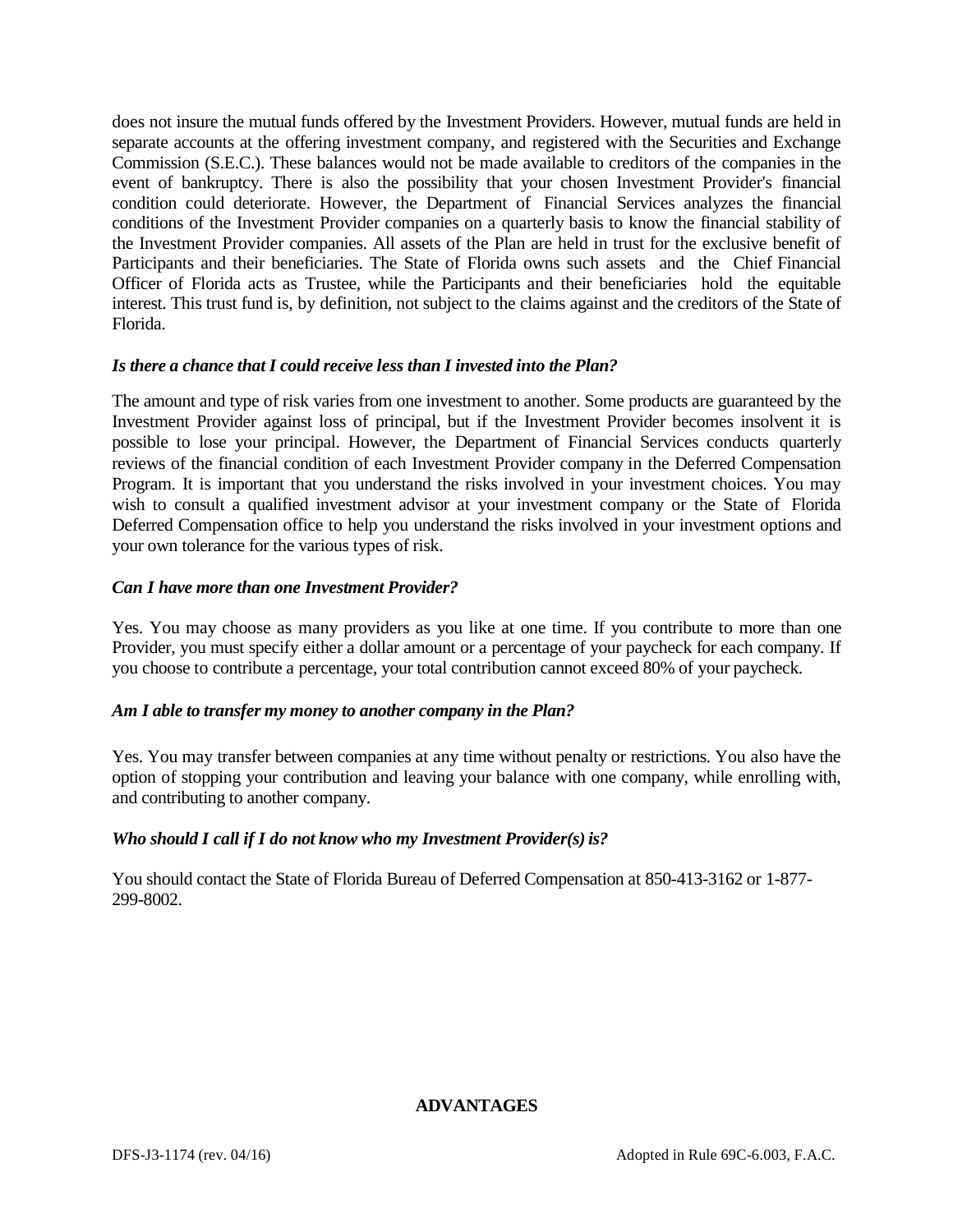## *How does participation in the Plan immediately lower my Federal income taxes?*

The entire amount that you invest in the Plan every year is not immediately subject to Federal income taxes; therefore, less money is withheld from your pay. Your investment is automatically made before Federal income taxes are withheld, thereby lowering your amount of taxable income. Your W-2 form that your employer sends you will reflect a lower amount of income that you report on your Federal tax return. In addition, all interest earned on your deferred investment will not be taxed until you begin receiving distributions. To illustrate the advantage of investing "pre-tax dollars" please review the following example. The example compares the gross taxable income and spendable income of an employee contributing \$200 into an after-tax investment account, versus contributing \$200 into a pre-tax investment account with the Deferred Compensation Plan. Please note: The example portrays an employee that is paid monthly with no withholdingallowances.

| After Tax Investment Account                  |                      |                        | <b>Deferred Compensation Account</b>                  |  |
|-----------------------------------------------|----------------------|------------------------|-------------------------------------------------------|--|
| Gross Income<br>Pre-Tax Investment            | \$2,000.00<br>0.00   | \$2,000.00<br>(200.00) | D.C. investment "pre-tax"                             |  |
| Gross Taxable Income                          | \$2,000.00           | \$1,800.00             | Report lower income to- IRS                           |  |
| Withholding Tax<br>Social Security & Medicare | (400.00)<br>(153.00) | (360.00)<br>(153.00)   | Lower est. tax bill, Lower W/H<br>Social Security tax |  |
| After-Tax Investment                          | (200.00)             | 0.00                   | investment "after-tax"                                |  |
| Spendable Income                              | \$1,247.00           | \$1,287.00             | Spendable income is increased                         |  |

The bottom line is that you can invest the same amount of money into the 457(b) Deferred Compensation Plan versus an after-tax program, and you will be left with more spendable income afterwards when investing with the Deferred Compensation Plan.

#### *Am I able to contribute any of my payment for accrued leave compensation into the Plan?*

Yes. Many employees leaving employment take advantage of this opportunity. You can shelter a large portion of your accrued leave payment from Federal taxes. You can choose to contribute a portion of your accrued leave payment into the Plan, provided that you remain within your normal maximum annual limit. You will not be able to contribute all of your accrued leave payment**.** Your entire payment will be taxed for Social Security and Medicare. The State Payroll System uses a formula that satisfies these tax requirements and calculates the maximum possible contribution. The amount contributed will not be subject to Federal Income Tax. A net amount will be made payable to you.

#### *Can I transfer my other Pre-Tax Savings Plans (traditional IRA's, 401(k)'s, and 403(b)'s) into my*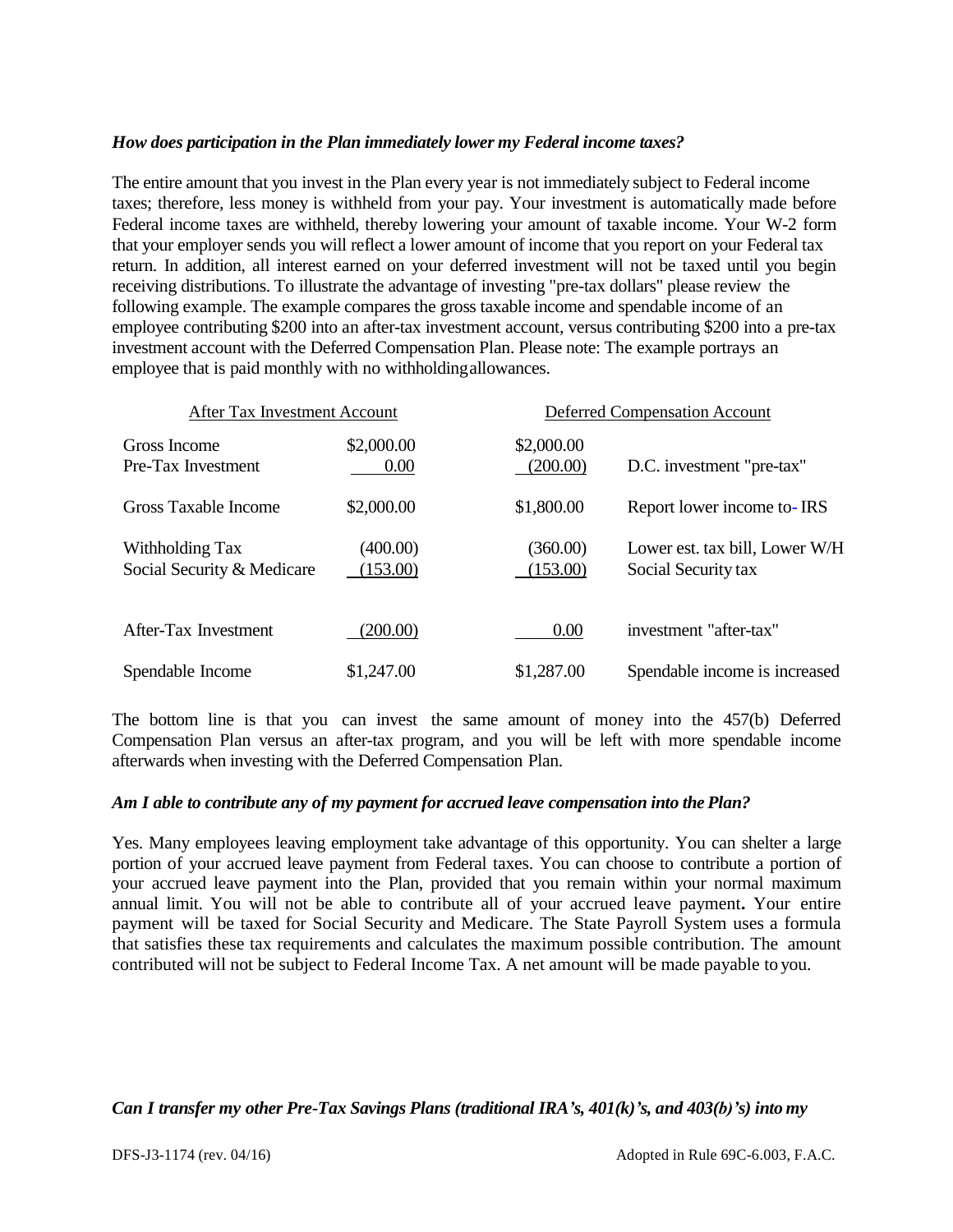## *457(b) account?*

Yes, in order to transfer your accounts, you must follow these steps:

- Enroll as a deferred compensation Participant with one of the approved Investment Provider Companies and,
- Complete the "**ROLLOVER INTO FLORIDA PLAN FORM**" and send it back to your Investment Provider. (The Investment Provider sends these forms to the Participant.)

The Investment Provider must request the transfer of funds from your former plan administrator and ensure the timely completion of this transaction. The Bureau of Deferred Compensation is available for assistance.

*Examples of other Pre-Tax Savings Plans:*

- $401(a)$  FRS Investment Plan
- $401(a)$  the DROP program is a  $401(a)$  retirement plan offered to state employees who qualify.
- 457(b) (Deferred Compensation) this is our plan. Offered to employees of the State of Florida, state universities, State Board of Administration, Tri-County Commuter Rail Authority, Suwannee River Water Management District, and Division of Rehabilitation and Liquidation.
- $403(b)$  this is a retirement plan offered to employees of the universities.
- Traditional IRA Individual Retirement Account, offered through most banks and financial services companies to individuals.
- $401(k)$

#### **ENROLLMENT**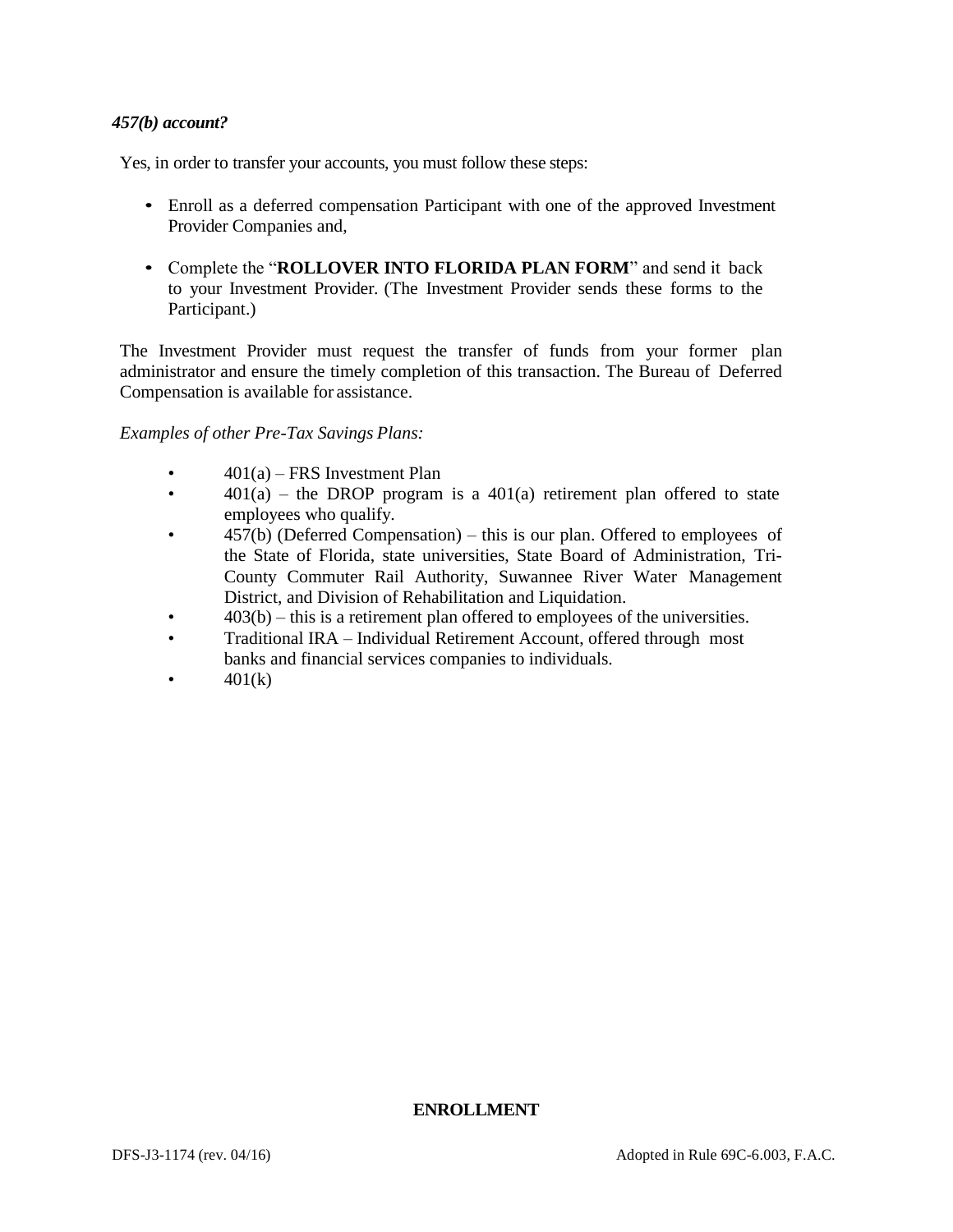## *What choices do I have once I have decided to join thePlan?*

You have the opportunity to choose from five (5) Investment Provider companies and one (1) on-line brokerage firm. All of the companies offer a wide range of investment fund options including some type of fixed account. The fee structure for the companies and their products differ. Please refer to our *"Performance Report"* for specific amounts. This can be found on our website at [www.MyFloridaDeferredComp.com o](http://www.myfloridadeferredcomp.com/)r by calling the Bureau of Deferred Compensation at 1-877-299- 8002. Investment Provider contracts are subject to change at 12/30/2016. You may choose more than one company.

## *Is there a way to compare all 6 companies and the products theyoffer?*

Yes. The Bureau of Deferred Compensation publishes a document that presents the historical rates of return for all investment funds available in the Plan, with the exception of the on-line brokerage funds, along with the fees assessed by each company. The name of this publication is the **"***Performance Report"*. This report allows you to compare the fees of the six providers uniformly. We urge you to review this document before enrolling with any of the companies in the Plan. The "*Performance Report"* is available by visiting our website at [www.MyFloridaDeferredComp.com.](http://www.myfloridadeferredcomp.com/) If you would like to beadded to the mailing list to receive this report quarterly, please contact the Bureau of Deferred Compensation.

# *When can I join? Am I only allowed to enroll in the Plan during the "open window" enrollment period?*

You may enroll in the Plan at any time during the year.

# *How do I enroll in the Plan?*

Enrolling is simple, quick, and easy. Visit our website at [www.MyFloridaDeferredComp.com,](http://www.myfloridadeferredcomp.com/)and click the "enroll now" button to complete and submit the Electronic EZ Enrollment form in just minutes. You may also call the Deferred Compensation office, or enroll online though the website of the Investment Provider(s) that you have chosen. The links to the Investment Provider websites can be found on our website. Representatives from the Investment Provider(s) that you choose will provide you with an enrollment package, and can also answer any questions that you may have. All representatives are licensed to enroll State employees in the Plan and can discuss their investment options in detail.

#### *Why should I enroll?*

The Deferred Compensation Plan is an excellent way to help provide additional income at retirement, as well as benefit from a variety of tax advantages. The benefits you will receive from the Florida Retirement System (FRS) and Social Security Administration (SSA) will most likely provide less income than you are normally accustomed. In fact, retirement experts estimate that the average person's benefits from pension plans and social security will provide for only 50%-75% of the yearly income earned in your working years. This amount could be much lower in the future. For example, a person who has worked for the state for 30 years and is in the Defined Benefit (Pension) Plan, with \$30,000 being the average of the highest five annual salaries achieved during those years, will on average receive \$14,400 annually in benefits from the FRS. The majority of state employees do not work at the State for 30 years, so for many, the amount of benefits will be even less. The Deferred Compensation office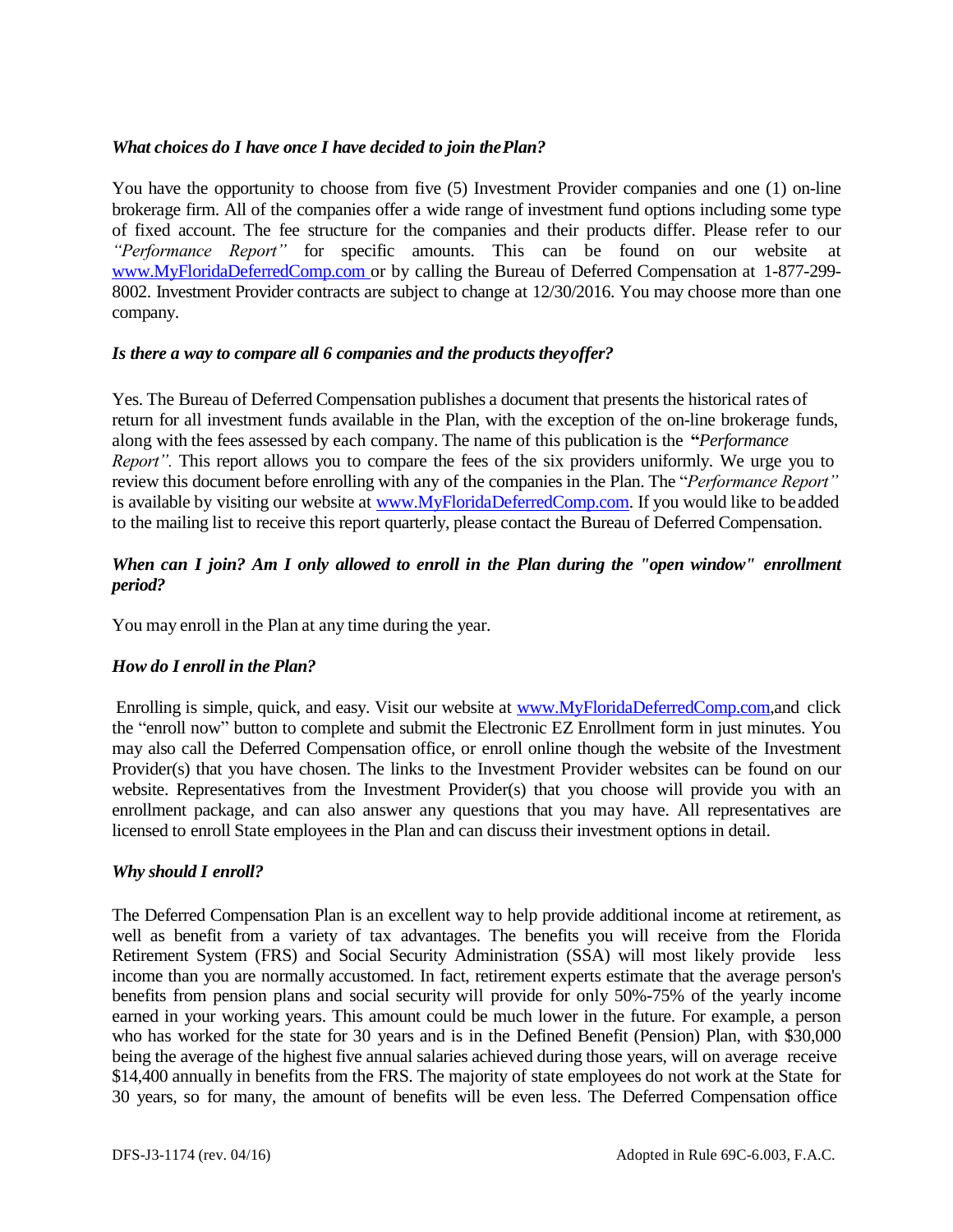recommends that you obtain an FRS handbook that will allow you to evaluate your own financial situation, which could be more favorable than the above example. Social Security benefits will provide you with additional income; however, the age to receive unreduced benefits continues to rise. The average Social Security benefit will most likely become smaller as more and more people reach retirement age. You are unable to influence the amount of benefits you will receive from the FRS and Social Security (outside of working longer.) You should also keep in mind that medical expenses will increase when you retire. You can invest in your future and take control of your financial security by actively participating in the pre-tax Deferred Compensation Plan.

## *How does the Plan work? How do I invest into the Plan?*

Once you enroll with an Investment Provider company, you contribute to the Plan by authorizing an amount of money or a percentage of your gross salary to be automatically deducted from your paycheck before any Federal income taxes have been withheld. On the day you receive your paycheck, the Bureau of Deferred Compensation wires your contribution amount to your chosen Investment Provider, where it is immediately deposited into your account. If you are a state employee, your payroll deduction is set up on the Bureau of State Payroll's monthly or bi-weekly payroll system. If you are paid by a noncentralized employer (State University, State Board of Administration, Tri-County Commuter Rail Authority, Suwannee River Water Management District, or Division of Rehabilitation and Liquidation) your deduction will be handled through your human resources department. You cannot send in a personal contribution that has already been taxed. If you would like to have your contributions automatically increased each year, please contact the State of Florida Deferred Compensation Office.

# *What funds in the Plan have the lowest fees?*

Over the time, fees paid on investments can impact the value of retirement savings. In the Deferred Compensation Plan there are no administrative, commission, or maintenance fees, so by selecting investments with lower fees, the participant could possibly have more retirement savings provided the index returns over time beat the active management fund returns. Identified below is the lowest cost mutual fund for each Investment Provider within the Plan:

- Nationwide Retirement Solutions offers the Vanguard Institutional Index (VINIX) that tracks the Standard and Poor's 500 Index and has a fee of only 40 cents per \$1000 in investment.
- Empower Financial offers the Vanguard Small Cap Index (VSCIX) that tracks the CRSP Small Cap Index and has a fee of only 80 cents per \$1000 in investment.
- VALIC offers the Vanguard Total Stock market Index (VITSX) that tracks the CRSP USTotal Market Index, which represents approximately 100% of the investable U.S. stock market and includes large-, mid-, small-, and micro-cap stocks regularly traded on the New York Stock Exchange and Nasdaq Index and has a fee of only 40 cents per \$1000 in investment.
- T. Rowe Price offers the T. Rowe Price Equity Index Trust that tracks the Standard and Poor's 500 Index and has a fee of only 1 dollar per \$1000 in investment.
- Voya offers the Vanguard Mid Cap Index (VMCIX) that tracks the CRSP US Mid Cap Index and has a fee of only 80 cents per \$1000 in investment.

# *What is the minimum amount that I can invest in the Plan? What is the maximum amount per year that I can invest in thePlan?*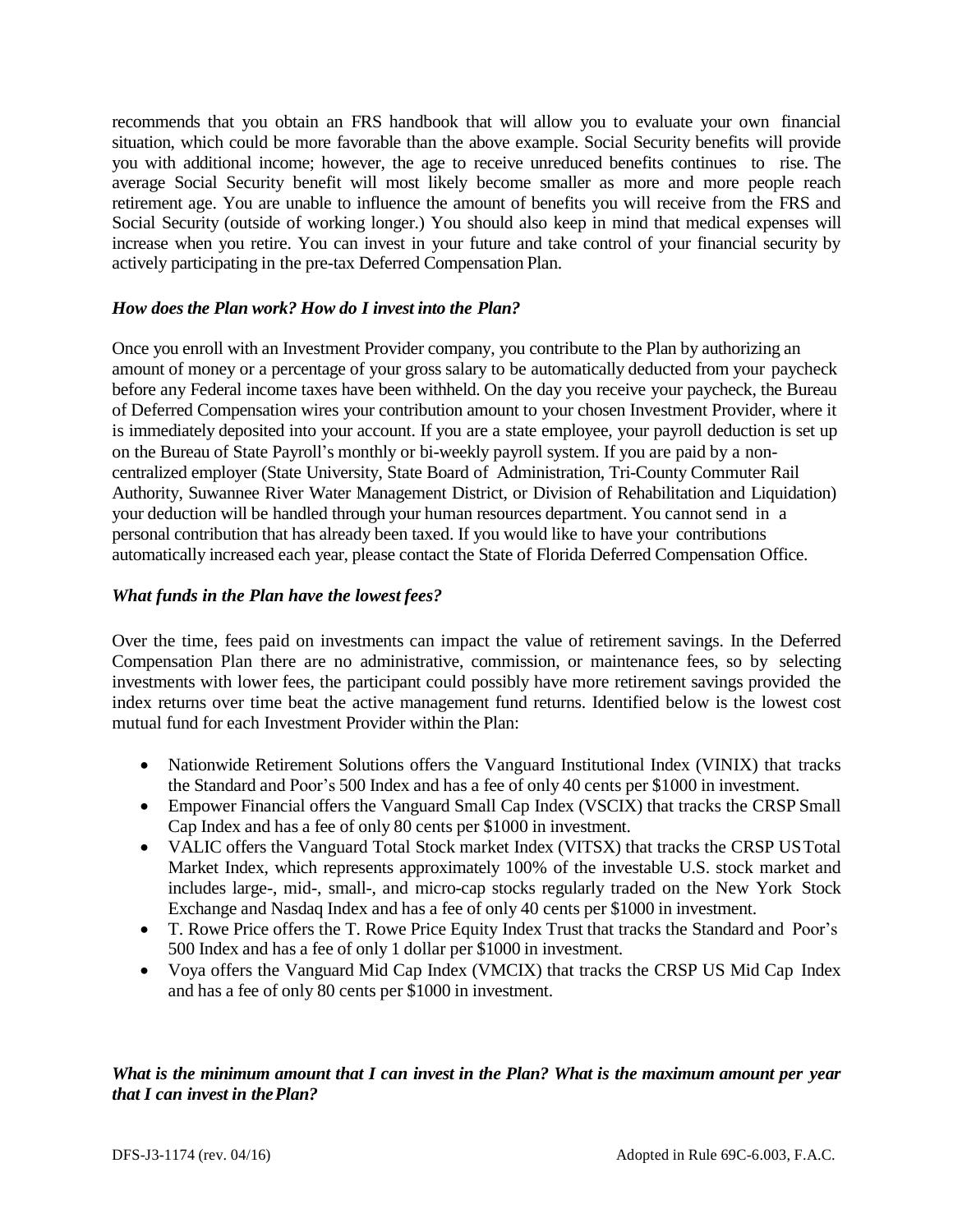If you are paid on a bi-weekly basis, you can enroll with a minimum of \$10 every pay period. The minimum is \$20 if you are paid monthly. If you are contributing by a percentage, the maximum amount you may contribute into the Plan is the lesser of 80% of your gross salary or \$18,500 per year. This amount is set in accordance with IRS regulations. If you are age 50 or older, you may participate in the "50+ Catch-up" provision. This allows a Participant to contribute up to \$24,500 peryear.

## *Can I ever invest more than the maximum amount?*

Yes, this provision is called the Standard Catch-up. If you have not invested the maximum allowable amount for all of the years you are eligible to participate in the plan, this period may be used to "catch-up" any available unused portion. You are eligible for standard catch-up for one time only, and it runs for a 3 consecutive year period. The earliest that you are eligible for standard catch- up contributions is the three calendar years prior to your normal retirement age. The maximum amount you may defer in standard catch-up is twice the regular maximum for that calendar year or \$37,000. To determine if you qualify for standard catch-up, you may contact the Bureau of Deferred Compensation. When you are ready to enroll, contact your Investment Provider for the Application for Standard Catch-up. You may not participate in standard catch-up if you are 70 ½ years of age or older.

# *May I use both of the "Catch-up" clauses if I am over 50 years old?*

Not at this time. The "50+ Catch-up" option cannot be used in the same year that you use the "Standard Catch-up" option.

# **MAINTENANCE**

*What should I do if my authorized payroll deduction was not made? Why was it not made?* There are several reasons why your authorized deferral would not be made, including incorrect paperwork, a wrong social security number, late submission, a change in your pay cycle or pay center, or an application for unforeseeable emergency. Contact the Bureau of Deferred Compensation or your Investment Provider directly and the appropriate changes will be made. Another reason for a stop in your deferral would be if you exceeded your maximum year-to-date contribution limit. If at any time, your requested deferral amount causes your total contributions for the year to exceed the maximum allowable amount, the payroll system will not withhold any of your scheduled deferral amount. *The scheduled deferral will not be adjusted by the payroll system automatically*. You will need to contact your Investment Provider or the Deferred Compensation office to make any necessarychanges.

# *Is my Deferred Compensation account subject to marital court orders?*

According to Florida Statute 61.076, all deferred compensation plans are considered marital assets and are subject to equitable distribution. The alternate payee may receive a distribution of the awarded amount even if the Participant is not eligible to receive a distribution. The alternate payee will be responsible for the federal taxes incurred. For questions regarding court orders, the Bureau of Deferred Compensation is available for assistance.

# *If I have an unforeseeable emergency, can I withdraw my money?*

An unforeseeable emergency is defined as "a severe financial hardship to the Participant resulting from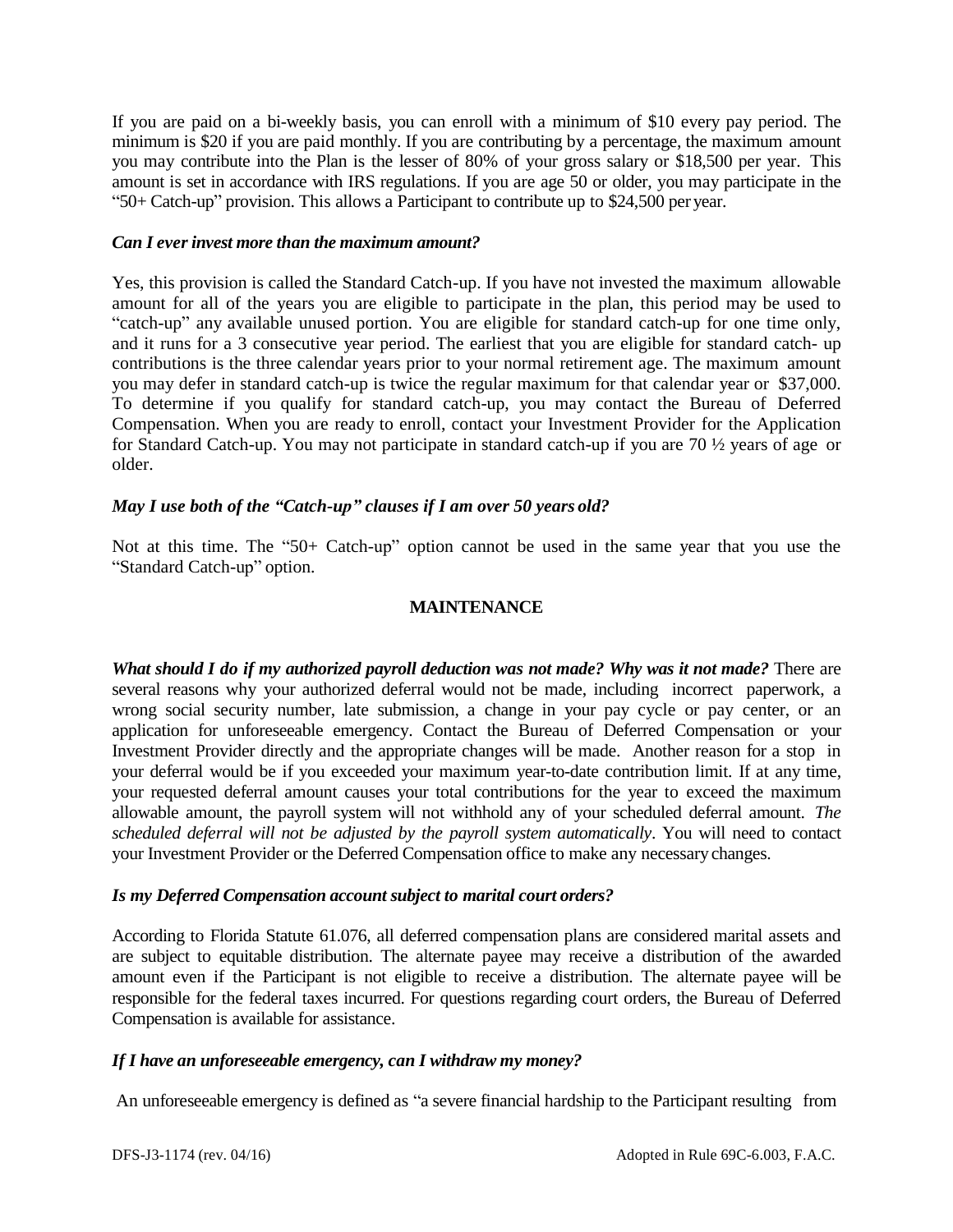a sudden and unexpected illness or accident to the Participant or a legal dependent of the Participant, loss of the Participant's property due to natural disasters, or other similar and extraordinary and unforeseeable circumstances arising as a result of events beyond the control of the Participant." Examples of unforeseeable emergencies would include funeral expenses of an immediate family member, loss of income, storm and flood damage, and substantial medical expenses. The Internal Revenue Service says that home and auto repairs of a non-casualty nature, educational expenses, and the purchase of a home are not unforeseeable emergencies. Contact the Deferred Compensation office to discuss your situation and to request Form, DFS-J3-1171 - Request for Unforeseeable Emergency Withdrawal. Please be aware that you will be required to provide legal evidence to support your application. All approved emergencies will be paid in a lump sum distribution, and are subject to a Federal withholding tax of 10% unless otherwise indicated by the Participant. Remember, you have never paid Federal income taxes on this money. An unforeseeable emergency withdrawal will result in contributions being suspended until reinstated by the Participant.

## *What will happen if my current Investment Provider's contract is terminated or is not renewed by the State of Florida?*

If you are enrolled with an Investment Provider and their contract is either terminated or not renewed, you may transfer your account to another approved Investment Provider. The Bureau of Deferred Compensation also retains the right to transfer your account to another approved Investment Provider if necessary. You will be notified of this change prior to the transferring of your account.

## *Can my beneficiary name a beneficiary?*

No. If your beneficiary dies and you do not have a contingent beneficiary, any unpaid balance will be paid in a lump sum to the beneficiary's estate.

# **DEFERRED RETIREMENT OPTION PLAN (DROP)**

# *At the end of the DROP period, I will receive payment of my accumulated DROP benefits. May I put this into the Deferred Compensation Plan?*

Yes. To do this, contact your Investment Provider for information and the necessary forms.

# *Does the DROP affect my Deferred Compensation contributions?*

No, DROP has no effect on what you can contribute to the Plan.

# *May I start receiving my Deferred Compensation benefits once I begin the DROP?*

No. You are still employed when you enter the DROP program. Outside of an unforeseeable emergency or loan withdrawal, you may not begin receiving Deferred Compensation benefits until after you leave employment with the State.

## *If I am a special risk employee, can I roll my DROP money into Deferred Compensation and take*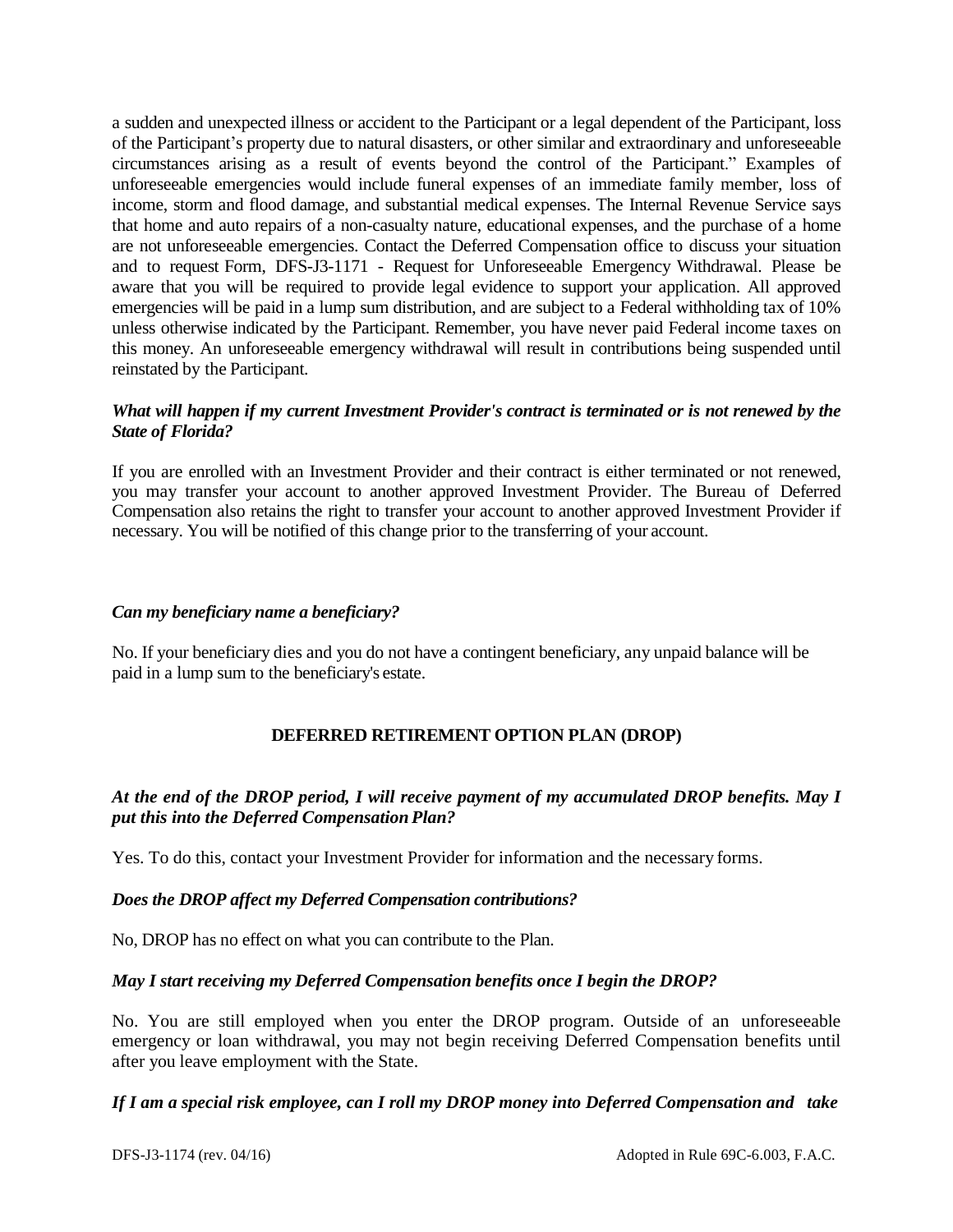## *a distribution without paying the 10% excise tax penalty?*

Yes. Any State employee, including a special risk employee, that is **55 or older** at the time of separation from service, can roll DROP funds directly into the 457(b) plan and future distributions can be taken without the 10% penalty. Certain eligible special risk employees are exempt from the10% early withdrawal penalty **between the age of 50 and 54**, if the distribution of DROP money comes directly from the defined benefit program (FRS). However, if those funds are then rolled into the 457(b) Deferred Compensation plan, withdrawals until age 59½ are subject to the 10% early withdrawal penalty. For additional information, contact the FRS Guidance Line at 1-(866) 446-9377, Option 2.

# *If I receive my accrued leave hours as a result of entering the DROP, can I put that money into the Deferred Compensation Plan?*

Yes. The first step is to contact your investment company. If you are not already participating in the Plan, it may be a great idea to enroll so that you may shelter some or all of your leave payment from Federal income taxes. Your Investment Provider will send you paperwork to complete this process to be returned to them. This paperwork will include a page of instructions that must be given to your payroll office. You may contribute only a portion of your accrued leave payment into the Plan. You must take into account the amount you have already contributed into the Plan that year. You may then contribute an amount that does not exceed the maximum. Because of the mandatory deductions (Social Security and Medicare), it is impossible to put 100% of your accrued leave into the Plan, though you may be able to contribute a large portion of it.

## **DISTRIBUTION & BENEFITS**

# *Are my Deferred Compensation assets subject to a 10% early withdrawal penalty if I take a withdrawal due to severance from employment prior to age 59 and a half?*

No. There is not a 10% early withdrawal penalty on early distributions. You may begin receiving distributions 31 days following your last day of employment with the State, regardless of age. Normal Federal taxes will apply to any distribution. Also, if you need access to some of your assets while still employed, unforeseeable emergency requests are available. This allows you to take a withdrawal upon a severe financial hardship to you or a dependant due to extraordinary and unforeseen circumstances arising as a result of events beyond your control. Unforeseeable emergency withdrawals are taxed as ordinary income.

## *Once I terminate from employment and become eligible for distributions, what do I have to do? How quickly could I receive my benefits?*

If you leave employment and do not wish to begin receiving distributions, you are not required to do so. Although you will no longer be making paycheck contributions, you may leave your account open with your Investment Provider and continue to benefit from tax-deferred growth, and personal attention from your Investment Provider and the Deferred Compensation office. FRS states that you are officially separated from service thirty-one (31) days after your last official workday. Once this time period elapses, the Deferred Compensation office can begin to process your distribution paperwork. For more information, please call the Deferred Compensation office and a representative will be happy to assist you.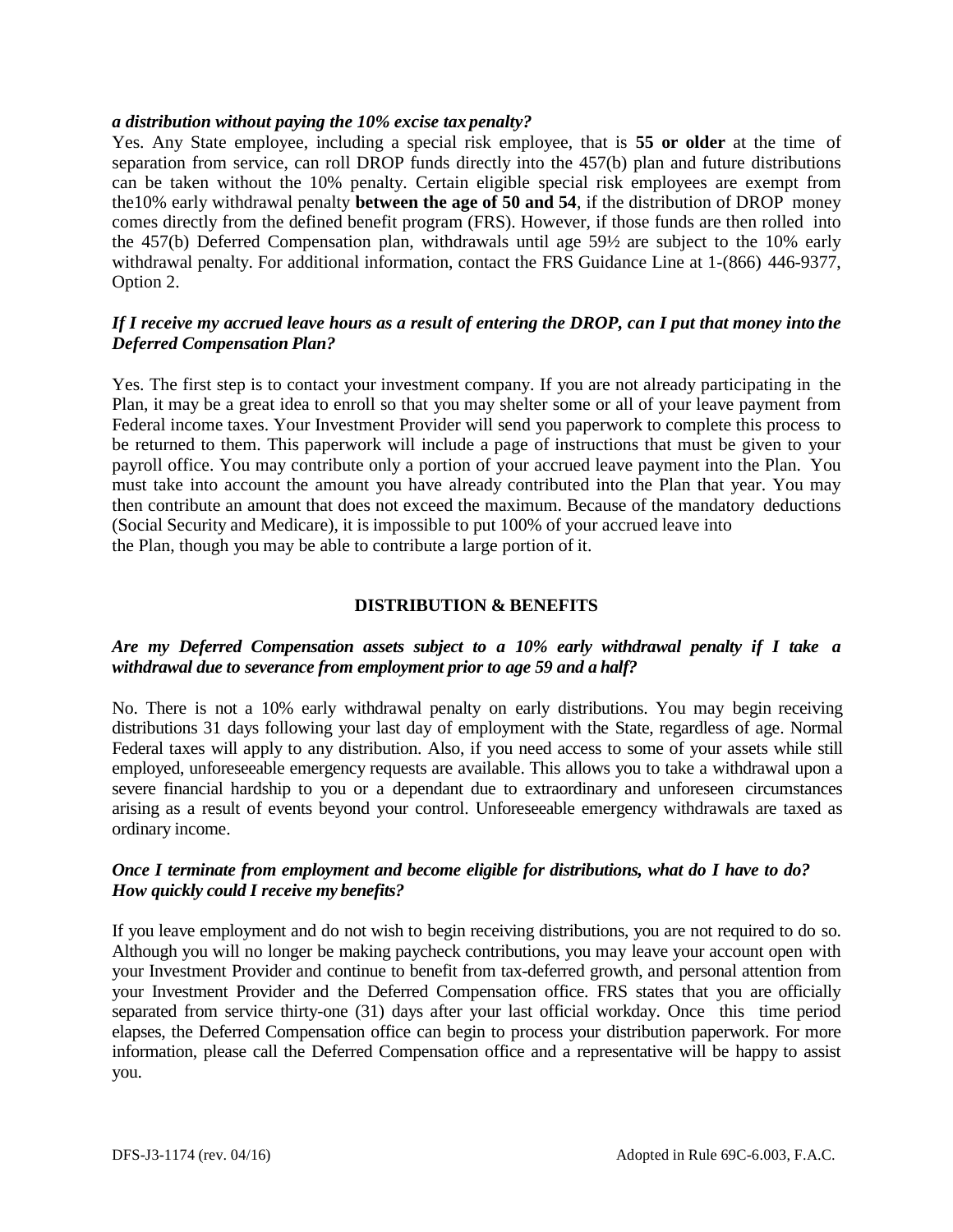## *Once I leave state employment, do I have to close or move my deferred compensationaccount?*

No, you do not have to close or move your account once you leave employment with the State. Your funds may remain in the Deferred Compensation Plan and continue benefiting from tax-deferred growth. You may also continue to adjust your asset allocation just as you did during employment. The Deferred Compensation Plan charges much lower fees than most retirement plans. So, if you are considering transferring your funds out of Deferred Compensation and into an outside retirement plan, please be sure to compare the fees you pay with Deferred Compensation with the fees you will have to pay with the outside retirement plan. Chances are the fees are much higher with the alternative plan. However, when you separate from State employment, please remember to stop your deferral by calling the Bureau of Deferred Compensation.

# *If I roll-in other retirement plans such as a Traditional IRA, 401(k), 401(a), or a 403(b), into the State of Florida 457(b) plan, when can I take a distribution from that roll-inmoney?*

Anytime. The Plan allows in-service distributions for roll-in monies because there was a "distributable event" for the monies rolled into the plan. IRS penalties may apply to all non-457(b) distributions.

## *What are the tax impacts of rolling over my assets?*

Rolling your assets to a  $401(k)$ ,  $403(b)$ , or traditional IRA is not a taxable event. However, after rolling out of a 457(b), your assets may be subjected to the 10% early withdrawal penalty if withdrawn before age 59½

## *When am I required to receive distributions from my account?*

The latest you must begin receiving distributions is April  $1<sup>st</sup>$  of the calendar year following the year in which you reach age 70  $\frac{1}{2}$ . However, if you are still employed with an employer that participates in the state's 457(b) plan when you turn 70 ½, you are not required to begin a distribution. In fact, you can continue to make contributions into the Plan. If you leave employment after 70  $\frac{1}{2}$ , you must begin receiving benefits the April 1<sup>st</sup> following the calendar year you leave employment. Under IRS regulations, you are required to take a minimum distribution from each type of retirement plan (401k, 401a, Traditional IRA, 457(b). Please see your tax advisor for additional information.

#### *Am I able to change my payout option at any time without a fee?*

Yes. In addition to a wide array of payout options, you have the flexibility to change your payout option at any time without a fee. If you choose to purchase an annuity, you will not be able to change your annuity option.

# *Will my company withhold any taxes from my distributions?*

Your company will withhold the mandatory 20% for Federal income taxes for lump sum distributions, partial distributions, and those with less than a 10 year distribution period. You may request that additional taxes be withheld from your benefits so that you will not incur additional taxes from the IRS. If you wish to increase the amount of your withholding, contact your Investment Provider company.

There may also be a 10% early withdrawal penalty if you are taking a distribution from your **DROP 401**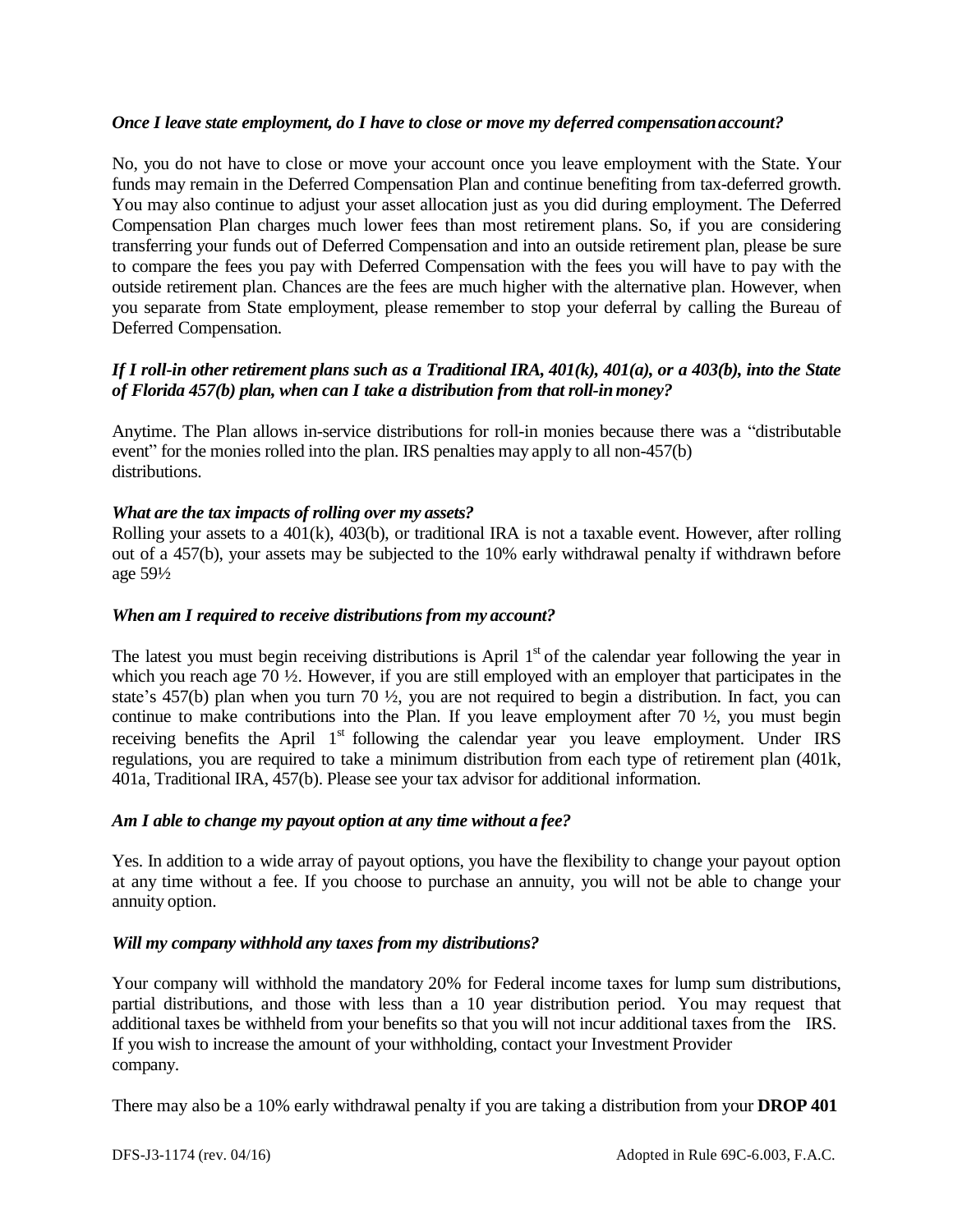**(a) assets** that have been rolled into the 457(b) plan if you are under the age of 59 ½. Exceptions to this 10% early withdrawal penalty arefor:

**1)** Separation from service in or after the year you turn 55.

**OR 2)** Distributions that are made at any age as part of substantially equal periodic payments (made at least annually) until you reach 59  $\frac{1}{2}$ , at which time you may change distribution methods. Please see your tax advisor or call the FRS Guidance Line at 1-866-446-9377, option 2.

# **\*\*Also refer to the special risk section from the DROP questions above\*\***

# *What happens if I die after I have begun receiving distributions from my account?*

Your beneficiary will be paid in the same manner that distributions were being paid to you. Many of the payout options available to you through the Plan offer a guarantee of income for a beneficiary after your death. If the benefit option you choose is a '*lifetime payment for yourself only',* then payments will cease upon your death. If you do not designate a beneficiary, the balance of your account will go to your estate.

# *What options do I have once I become eligible for distributions?*

You have the option of choosing among a variety of payments, including lifetime, lifetime with guaranteed periods, a joint and survivor payout, and also a pre-authorized distribution. This option will allow you to withdraw money at your discretion, when you feel it is needed. Please check with your Investment Provider to see if pre-authorized withdrawals are available. You can request the *"Distribution Guide"* booklet from the Bureau of Deferred Compensation which gives detailed information on your Deferred Compensation account.

# *If I am with more than one company, do I have to begin receiving benefits from both companies atthe same time?*

No. You may choose to have your benefits distributed at different dates and use different distribution methods for each company, unless you are required to take a minimum required distribution. If you are required to take a minimum required distribution, then you must take a distribution from each of your provider companies.

*What if I return to employment after I have chosen a date to begin receiving distributions?* If you return to work before receiving your distribution, you have the option of terminating that election date, and contributing into the same account. If you are already receiving distributions, you can still participate in the Plan by contributing into a differentaccount.

# *I would like to receive additional financial guidance on my Deferred Compensation account. Does the Deferred Compensation Program offer anything like this?*

Customized investment advice is now available to Deferred Compensation Participants for a nominal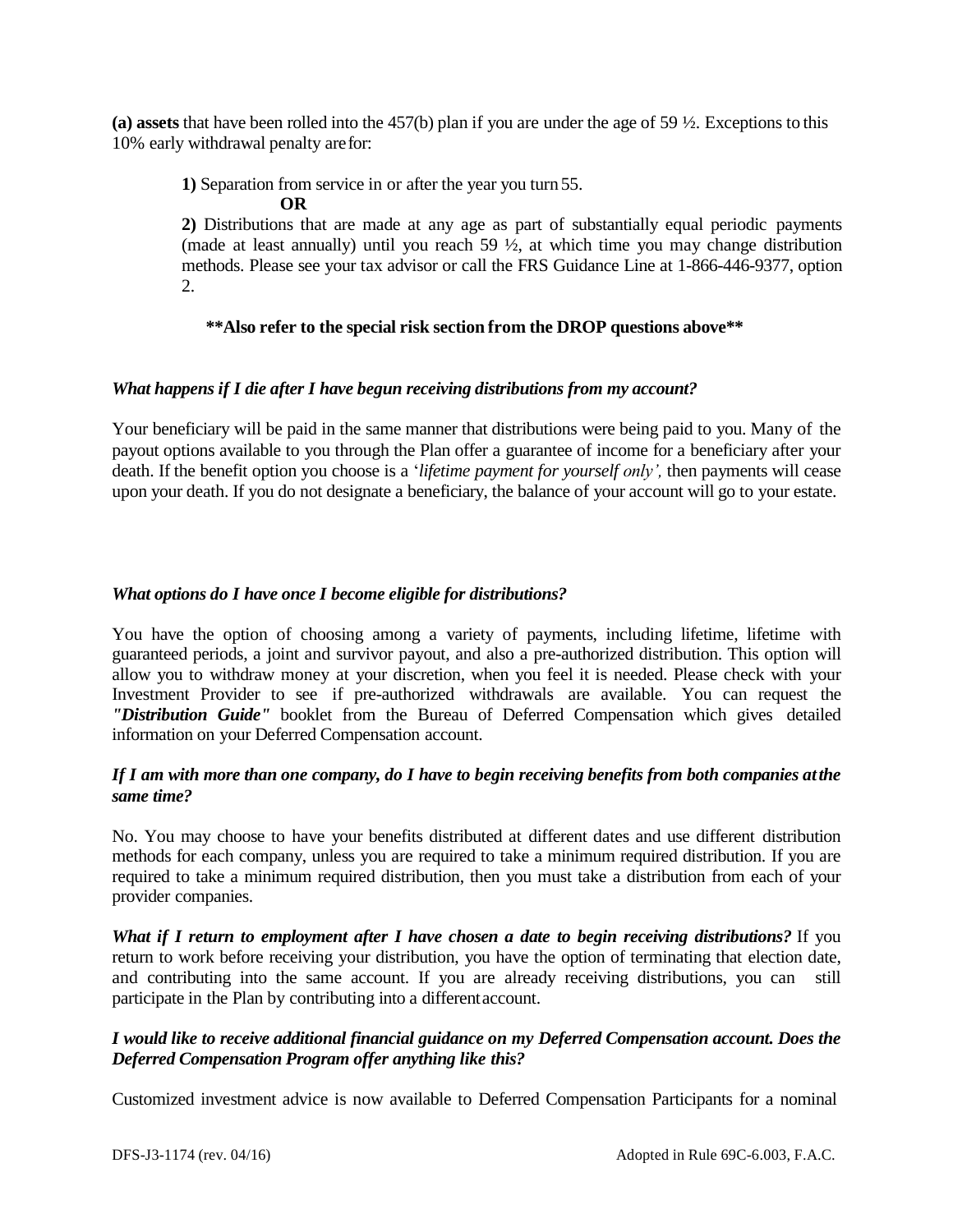- Empower Retirement Empower Retirement Advisory Services 1-800-444-9412
- Nationwide Nationwide Pro Account 1-800-949-4457
- VALIC Guided Portfolio Service 1-888-568-2542

If you would like to utilize this service and you do not have an account with these providers, contact them to enroll.

# *Is there additional investment guidance available to FRS members that would include my deferred compensation assets as well as other retirement plans?*

Yes. Free investment guidance is available to you as an FRS Investment Plan or Pension Plan member. Through the Advisor Service from Financial Engines®, you can get free guidance on your FRS account, as well as all of your non-FRS taxable and tax-deferred accounts, such as a 457(b) account.

You can access the ADVISOR SERVICE directly through MyFRS.com or by calling the MYFRS Financial Guidance Line at 1-866-446-9377 and selecting option two. You will be connected to an Ernst & Young financial planner who can access the service for you. In just minutes, your account will be set up with your personal information, and the ADVISOR SERVICE will start guiding you toward your retirement income goals.

# *What happens to my account if I die while still employed by the State?*

When you enroll in the Plan you must name beneficiaries who would receive the balance of your account upon your death. Beneficiaries may elect to receive a one-time lump sum distribution, partial distribution, or receive payments for the remainder of their life or another specified period of time. If your beneficiaries die before you, the balance of your account will go to your estate unless you have named a contingent beneficiary.

# *Can I ever receive a distribution from my Deferred Compensation account while still employed with the State?*

There are a few situations in which you can take an in-service distribution.

- You reach the age of  $70\frac{1}{2}$ .
- Your application for an unforeseeable emergency is approved.
- *De Minimus* plan value is less than \$5,000.00 and you have not contributed for a two- year period. Each Participant is allowed one *De Minimus* distribution from the plan, and it must be a full plan withdrawal.

# *What is the fee I am paying as a Participant?*

The "Investment Management Expense" is a fee charged by the mutual fund company itself, not the Investment Provider, and it is included in the returns of the mutual fund. The investment management fees are important, and they should be considered when making a decision on a mutual fund. A portion of the Investment Management Expense is used to fund the State of Florida Deferred Compensation Program. \$1.70 per Participant per month is remitted to the State by each Investment Company to fund the State's responsibility for the Deferred Compensation Program.

fee.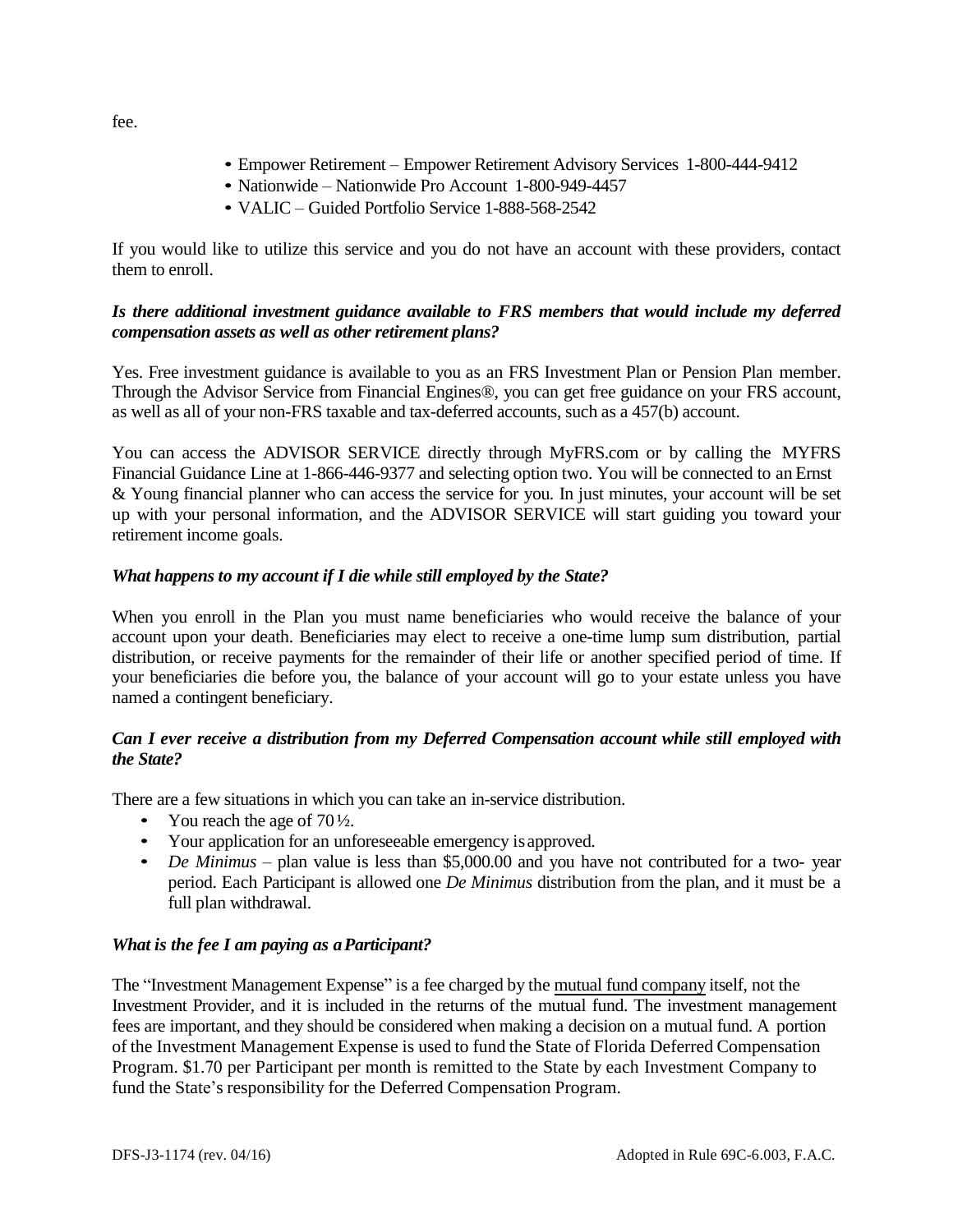## *Are my assets subject to front end sales charges/loads?*

No. The funds offered by the Deferred Compensation plan do not charge a front end sales load.

## *Are my assets subject to back end loads/contingent deferred sales charges(CDSC)?*

No. The Investment Providers do not charge any back end loads/ contingent deferred sales charges for the State of Florida plan.

#### *Are my assets subject to mortality and expense fees?*

No. The Investment Providers do not charge any mortality and expensefees.

#### *What are the administrative fees?*

There are no administrative fees in the program with the traditional Investment Providers. Charles Schwab, an online brokerage firm channeled through Nationwide Retirement Solutions (NRS), has an annual \$25.00 administrative fee to administer the Charles Schwab account.

#### *Are there fees for exchanging between investment options?*

No. The Investment Providers do not charge any exchange fees. However, some mutual fund companies place frequency limitations and may have trading restrictions resulting in a short-term tradefee.